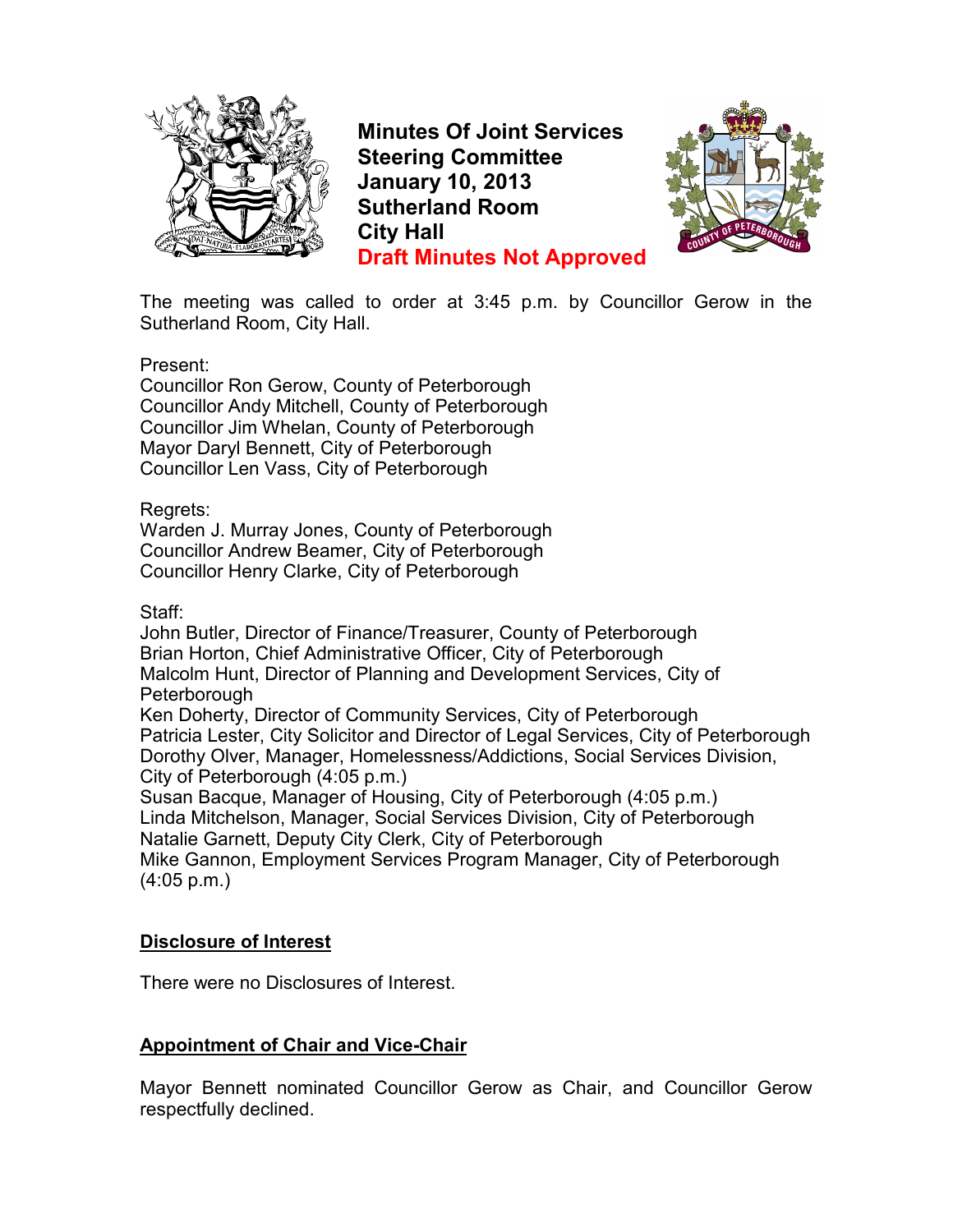Moved by Councillor Whelan, seconded by Mayor Bennett

## **That Councillor Mitchell be appointed as Chair of the Joint Services Steering Committee for 2013.**

### "CARRIED"

Councillor Vass nominated Mayor Bennett as Vice Chair, and Mayor Bennett respectfully declined.

Moved by Mayor Bennett, seconded by Councillor Vass

**That Councillor Beamer be appointed as Vice Chair of the Joint Services Steering Committee for 2013.** 

"CARRIED"

## **Resolution to Meet in Closed Session**

Moved by Councillor Whelan, seconded by Councillor Vass

**That Committee move into closed session at 3:49 p.m., to discuss one item under Section 239(2)(a) The security of the property of the Municipality or Local Board.** 

"CARRIED"

Moved by Councillor Whelan, seconded by Councillor Vass

## **That Committee rise from closed session at 4:05 p.m.**

"CARRIED"

## **Minutes of the Meetings of October 11, 2012 and December 3, 2012**

Moved by Mayor Bennett, seconded by Councillor Gerow

**That the minutes of the meetings of October 11, 2012 and December 3, 2012, be approved.** 

"CARRIED"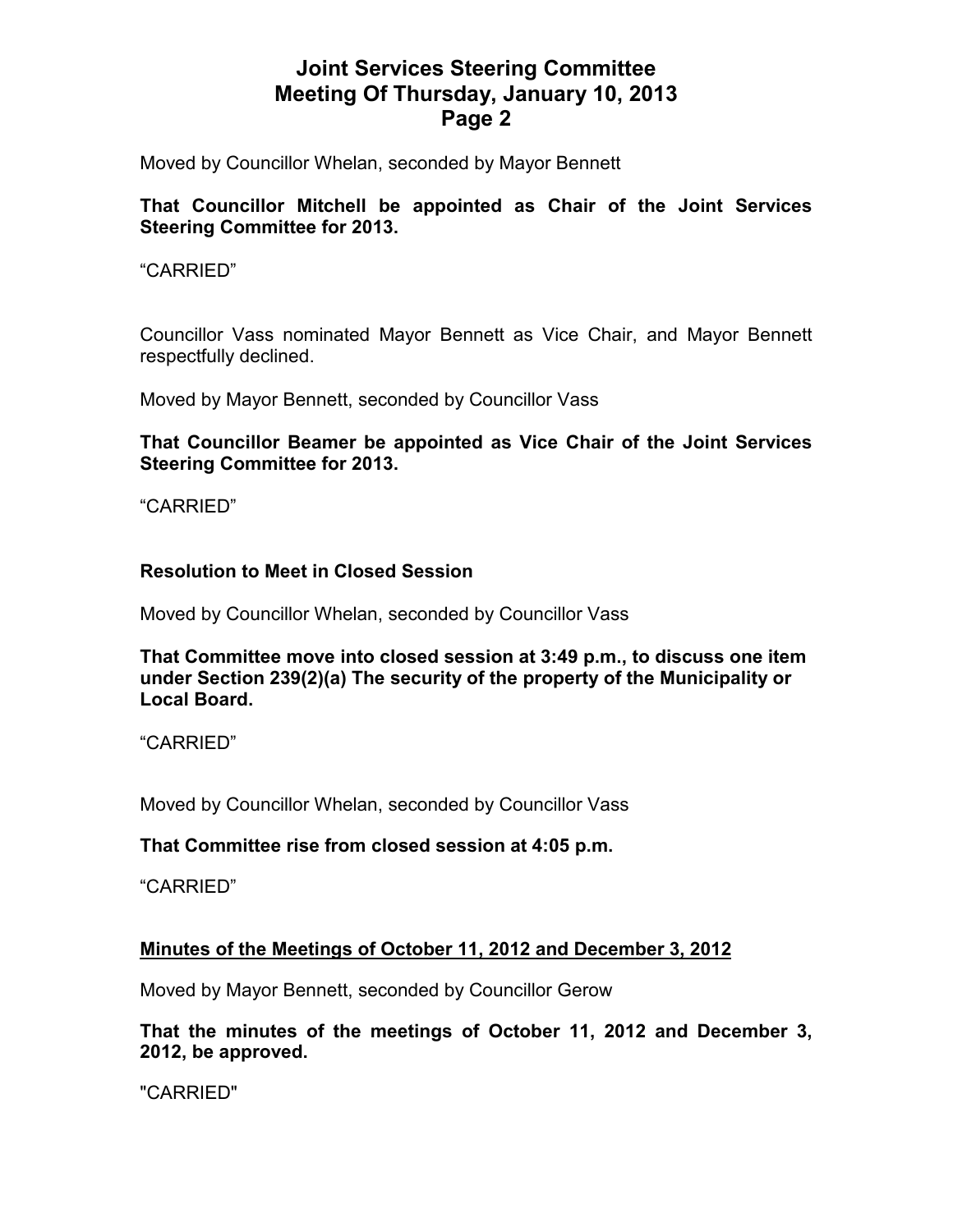#### **Disclosure of Pecuniary Interest**

There were no disclosures of Pecuniary Interest.

#### **Minutes for Information**

Moved by Councillor Whelan, seconded by Councillor Vass

**That the AHAC (Affordable Housing Action Committee) minutes of September 13, October 11, and November 8, 2012 be received for information.** 

"CARRIED"

### **Report CSSSJSSC13-001 Community Service Mapping Project Ken Doherty, Director of Community Services, City of Peterborough**

Moved by Councillor Whelan, seconded by Mayor Bennett

#### **That Report CSSSJSSC13-001 be deferred.**

"CARRIED"

#### **Report CSSSSJSSC13-002 Peterborough Employment Resource Centre (PERC) Update Ken Doherty, Director of Community Services, City of Peterborough**

Moved by Councillor Whelan, seconded by Mayor Bennett

**That the Joint Services Steering Committee endorses the recommendation outlined in Report CSSSJSSC13-002 dated January 10, 2013, of the Director of Community Services, as follows:** 

#### **That the Committee receive the report for information.**

Committee at its meeting of January 10, 2013 added the following:

**That the provision of PERC services be ended following the current extension to August 2013, subject to a report at the June 13th meeting providing details on the provision of employment services.** 

"CARRIED"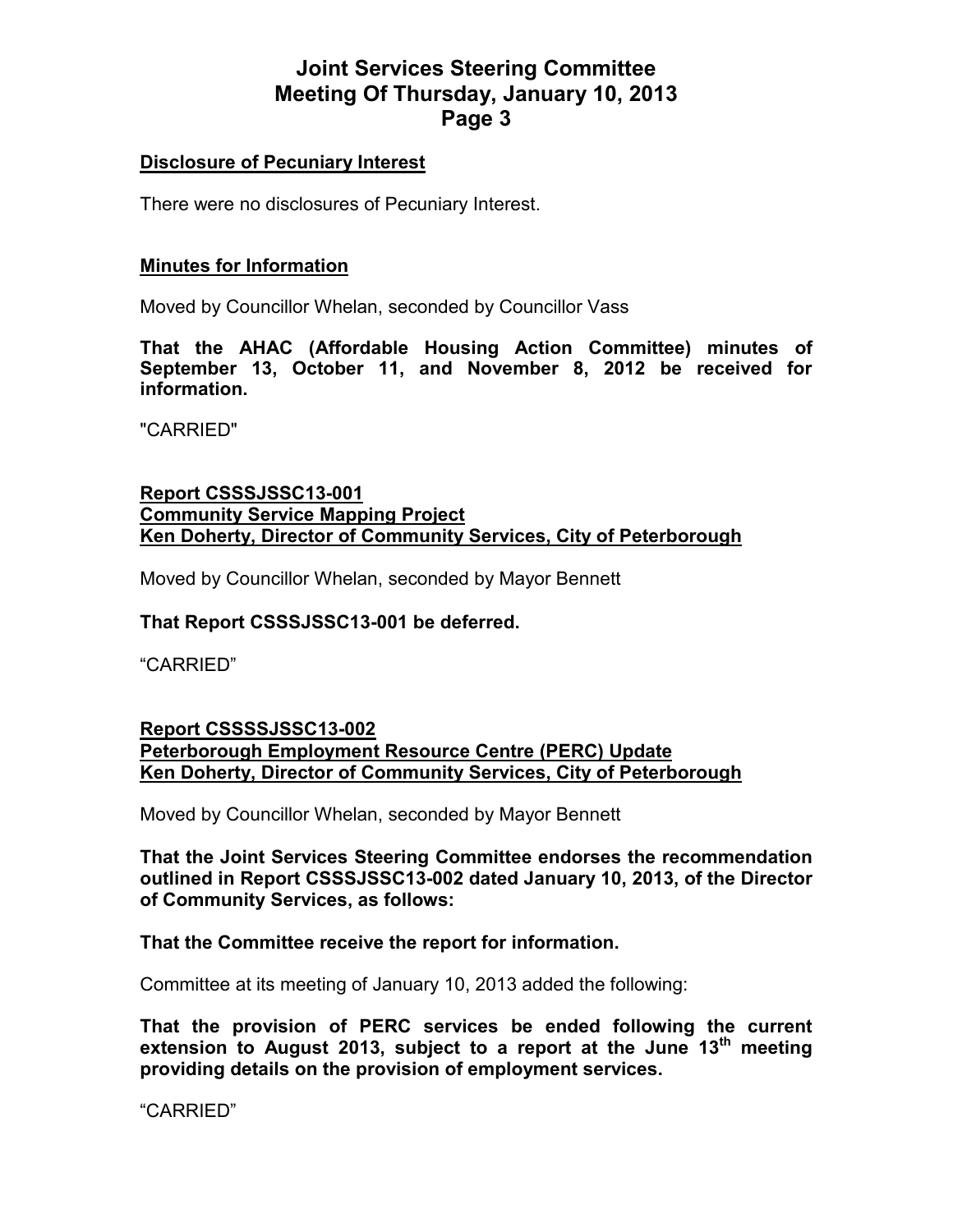#### **Report PLHDJSSC13-001 10-year Housing and Homelessness Plan Update – Information Report Malcolm Hunt, Director of Planning and Development Services, City of Peterborough Ken Doherty, Director of Community Services, City of Peterborough**

A presentation was provided by Tim Welch, Tim Welch Consulting.

Moved by Councillor Whelan, seconded by Mayor Bennett

**That Joint Services Steering Committee endorse the recommendation outlined in Report PLHDJSSC13-001 dated January 10, 2013, of the Director of Planning and Development Services, as follows:** 

**That the 10-year Housing and Homelessness Plan Update report and presentation be received for information.** 

"CARRIED"

## **CORRESPONDENCE**

#### **Other Business**

Ms. Mitchelson spoke to a letter dated December 27, 2012 from the Ministry of Community and Social Services regarding one-time grant funding to support the Transition to the Community Homelessness Prevention Initiative (CHPI).

Moved by Councillor Gerow, seconded by Councillor Vass

**That the verbal report on a one-time grant to support the transition to the Community Homelessness Prevention Initiative (CHPI) be received for information.** 

"CARRIED"

## **Next Meeting**

The next regular meeting is scheduled for June 13, 2013.